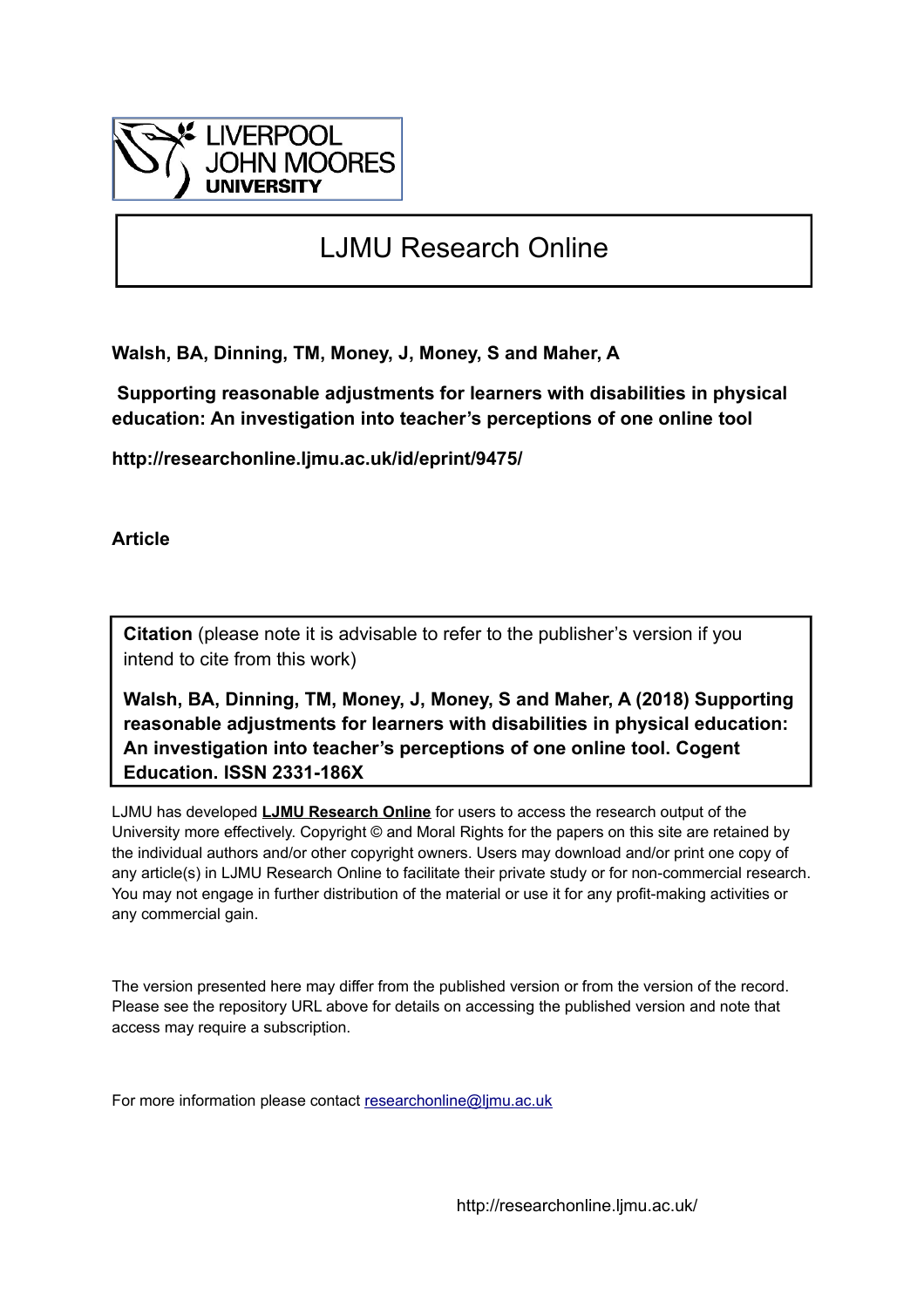

Received: 23 November 2017 Accepted: 13 September 2018 First Published: 21 September 2018

\*Corresponding author: Track Dinning, Sport Studies, Leisure and Nutrition, Liverpool John Moores University, Liverpool, United Kingdom E-mail: t.m.dinning@ljmu.ac.uk

Reviewing editor: Mark Boylan, Sheffield Hallam University, United Kingdom

Additional information is available at the end of the article

# TEACHER EDUCATION & DEVELOPMENT | RESEARCH ARTICLE Supporting reasonable adjustments for learners with disabilities in physical education: An investigation into teacher's perceptions of one online tool

<span id="page-1-0"></span>Barbara Walsh $^1$ , Track Dinning $^{2\star}$  $^{2\star}$  $^{2\star}$ , Julie Money $^2$ , Sophie Money $^2$  and Anthony Maher $^2$ 

Abstract: This study sets out to investigate physical education (PE) teachers' perceptions of the use of an online professional development resource to support making reasonable adjustment for learners with disability. The Equality Act (2010) called on all UK schools to ensure access to PE was equitable for all learners. This means schools have to adopt strategies for making reasonable adjustments so as not to disadvantage learners with any special educational need and disability. Teachers report that they are working towards an inclusive classroom; however, parents of learners with disabilities report that there remains a lack of opportunities for their children to engage with activity.

Using purposive sampling, participants were selected for the study after which they were asked to complete a continuing professional development online training course on the subject of making reasonable adjustments for learning with disabilities. Through one-to-one interviews, qualitative data were collected and analysed through thematic analysis. The findings indicated that the online resource was

# ABOUT THE AUTHORS

Barbara Walsh is the director of School for Sport Studies, Leisure and Nutrition at Liverpool John Moores University (LJMU). Her current interests lie in mentoring, coaching and understanding the complexities of self as part of a developmental journey.

Track Dinning is a programmes manager in the School of Sport Studies, Leisure and Nutrition. Her main research focus is the development of student employability and enterprise skills.

Julie Money is a programmes manager in the School of Sport Studies, Leisure and Nutrition. Her research is based around the student experience in Higher Education.

Sophie Money is a teacher of Modern Languages at Wirral Grammar School for Boys; her research interests are school students' reflection on their learning and post-colonial identity in France.

Anthony Maher is a senior lecturer in Physical Education and Youth Sport at Edge Hill University. Anthony's research and teaching interests relate mainly to diversity, equity and inclusion in physical education; teacher education; special education; and disability sport.

## PUBLIC INTEREST STATEMENT

**Sk: cogent** 

education

The use of online tools for Professional Development to support teachers in enhancing and supporting learners with disabilities is an important means of assisting classroom practice. Schools have to adopt strategies for making reasonable adjustments so as not to disadvantage learners with any special educational needs and disability in all subjects and particularly physical education. Traditionally, Continuing Professional Development (CPD) is where teachers would attend one-day workshops to develop their knowledge. The use of the online tool in the current age of technology is a suitable method of delivering CPD, in terms of both time and cost to teachers and their educational institutions. Online CPD tools can support teaching and learning dynamically by providing extensive resources and learning experiences that enable teachers to collaborate across programmes and schools. This paper focuses on the teacher's perceptions of an online professional development tool to support and enhance practice of learners wit disabilities in physical education.





© 2018 The Author(s). This open access article is distributed under a Creative Commons Attribution (CC-BY) 4.0 license.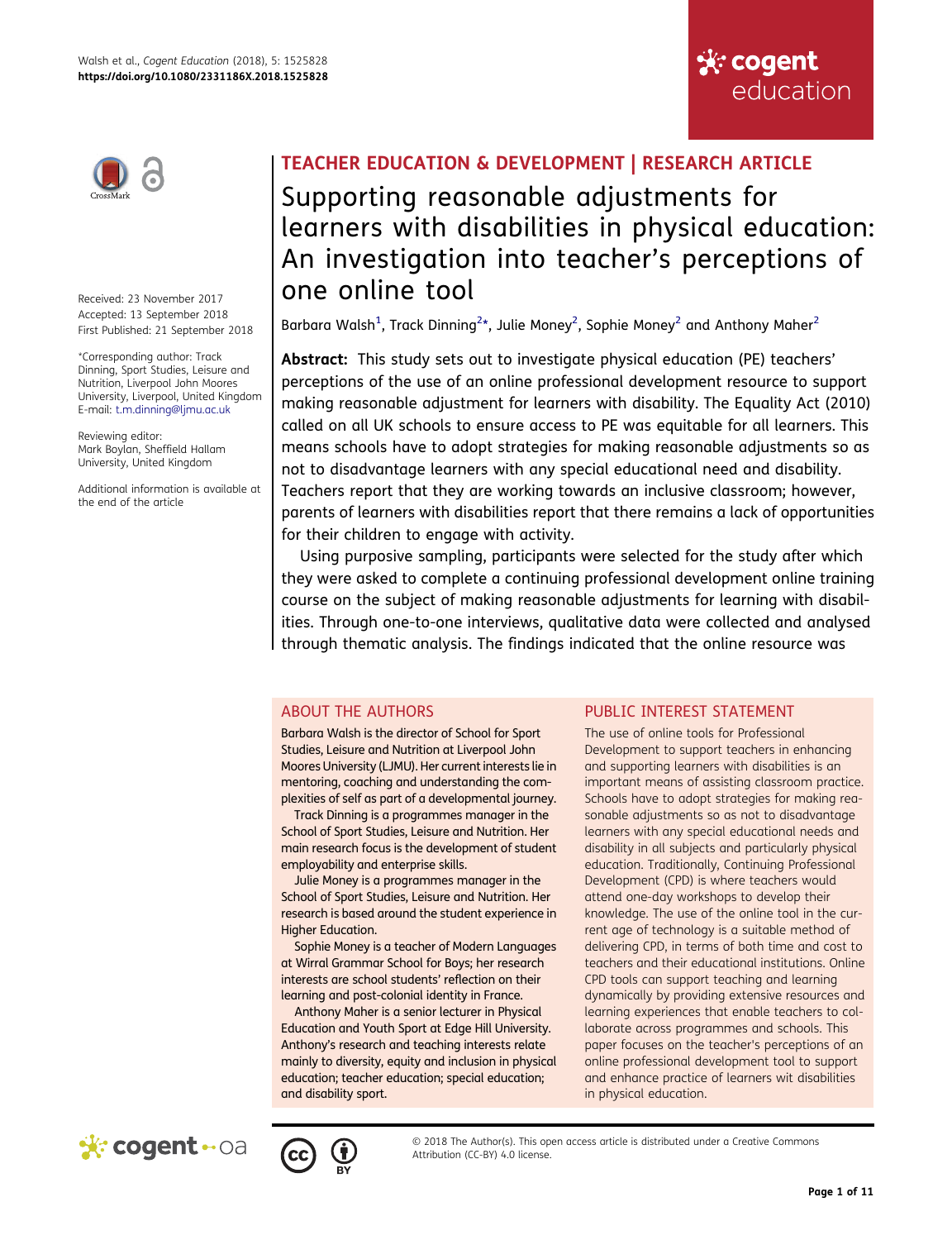greeted positively by staff and not only supported the PE teachers but also increased their awareness of different approaches to making reasonable adjustments. The findings also indicated that the issue of making reasonable adjustments and the use of the online development tool need to be driven from the school senior leadership team if it is to have value for the whole school community.

## Subjects: Online learning; Physical Education; Reasonable Adjustments; Continuing Professional Development

Keywords: reasonable adjustments; learners with disability; professional development

## 1. Introduction

<span id="page-2-9"></span><span id="page-2-6"></span>This paper focuses on teacher's perceptions of an online professional development tool to support and enhance practice of learners with disabilities in physical education (PE). Continuing professional development (CPD) can be formal or informal; its aim is to help teachers develop their skills and knowledge and enhance their professional practice. The frequency, quality and relevance of professional development for PE teachers are fundamental to improving teaching (Vickerman & Coates, [2009\)](#page-11-0). A lack of knowledge, skills, experience and confidence to teach pupils with Special Educational Needs and Disability (SEND), explained, to some extent, as to why pupils with SEND generally participated less often and in fewer activities when compared to their age-peers in mainstream school PE (Fitzgerald & Kay, [2005](#page-10-2): Morley, Bailey, Tan, & Cooke, [2005\)](#page-10-3). The importance of appropriately trained PE teachers becomes more apparent here if they are to meet the government expectation for making reasonable adjustments for pupils with SEND. Vickerman and Coates [\(2008\)](#page-11-1) identified lack of knowledge around disability by teachers as being a key factor quoted by learners with disability as shaping their own lack of school sport participation. Large-scale studies such as Colver et al. [\(2010](#page-10-4)) and Hammal, Jarvis and Colver ([2004\)](#page-10-5) proposed that inequality and inconsistency of messages in regards to policies of making reasonable adjustments had a detrimental effect on accessing resources for service providers and people with disabilities. They suggested that with better access and appropriate resources there followed greater participation.

<span id="page-2-10"></span><span id="page-2-8"></span><span id="page-2-7"></span><span id="page-2-4"></span><span id="page-2-0"></span>Traditionally, CPD is where teachers would attend one-day workshops to develop their knowl-edge. However, in a study by Boyle, Lamprianou and Boyle [\(2005](#page-10-6)), teachers reported such professional development as very mechanistic, where teachers are talked at passively by experts suggesting the need for alternative ways to deliver teacher professional development. Armour and Yelling [\(2007\)](#page-10-7) have equally suggested that in order for CPD in PE to meet the needs of the teacher, there is a demand for fundamental change. CPD should enable teachers to reflect and act upon their observation and analysis of their own teaching to improve pupil learning and their own teaching (Zwordiak-Myers, [2012](#page-11-2)). Currently, CPD is delivered in many different formats including development courses, online training and workshops. According to Boyle et al. [\(2005\)](#page-10-6), the most effective CPD is personalised, relevant and collaborative. Current PE literature has not attempted to evaluate the impact of a specific online development tool, making this paper unique in its field. This study, therefore, sets out to investigate the teachers' perception of the use of an online professional development resource in supporting them to make reasonable adjustment for learners with disability.

## <span id="page-2-3"></span>1.1. A need for online professional development in PE

<span id="page-2-5"></span><span id="page-2-2"></span><span id="page-2-1"></span>The effects of using technology in order to provide tools to support professional development, with the overall goal of enhancing learning and teaching (Becta, [2008\)](#page-10-8), have been a focus for a number of years (Becker, Bohnenkamp, Domitrovich, Keperling, & Lalongo, [2014](#page-10-9)). One aspect of technology that has increased in popularity over recent years is online professional development (Becker et al., [2014](#page-10-9); Dedman & Bierlein Palmer, [2011](#page-10-10); Paranal, Washington Thomas, & Derrick, [2012](#page-10-11)). Online training can be as effective as face-to-face professional development as the resulting outcomes of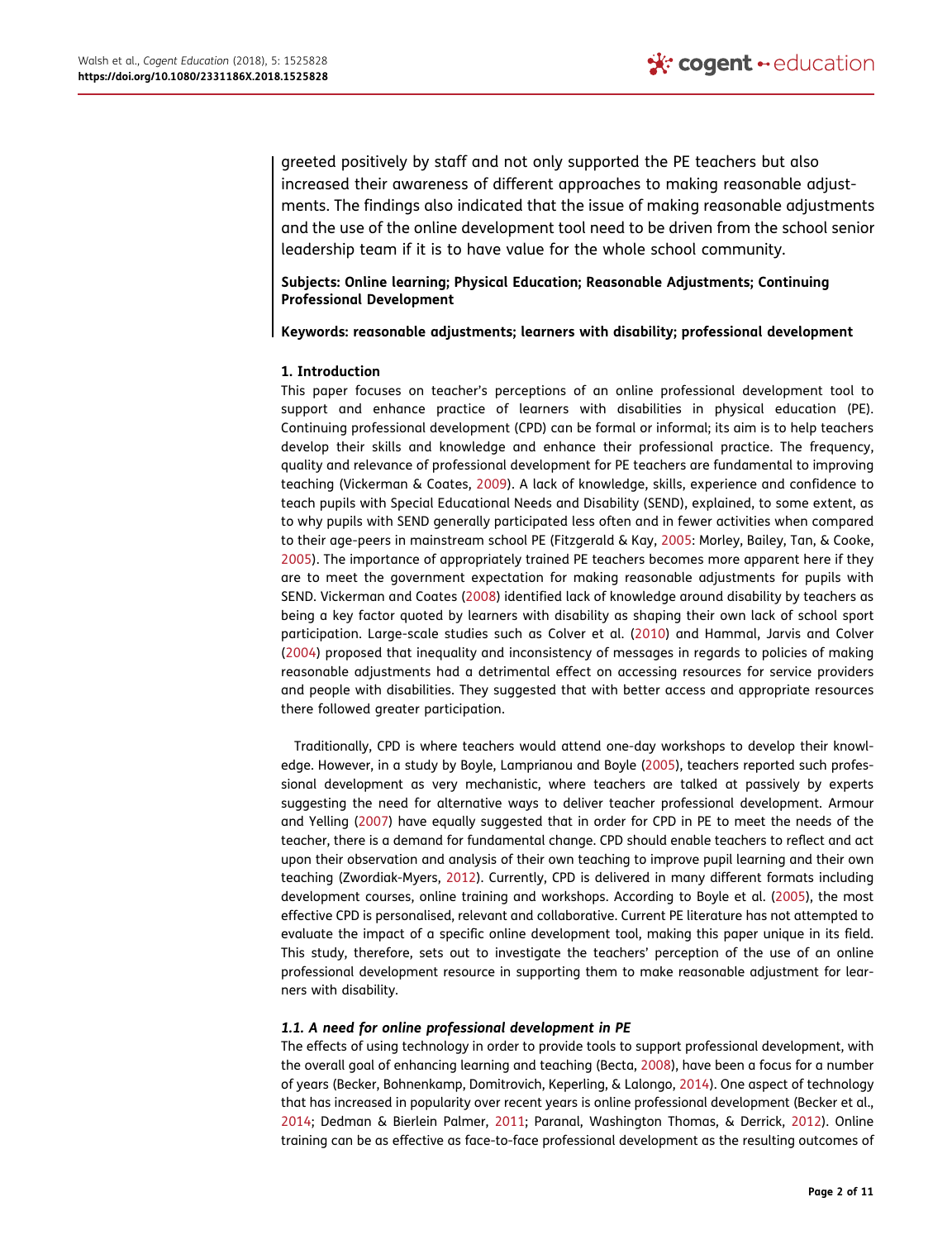can be comparable, or even better than face-to-face (Becker et al., [2014](#page-10-9)). However, these programmes have encountered a number of issues, including lack of time to engage and innovate, lack of support from school leadership and lack of collaboration within departments and across schools (Wang & Woo, [2006](#page-11-3)). The traditional in-service (INSET) approach that delivers information and guidance to teachers is moving towards a more co-learning style. This method recognises a teacher's own knowledge and experience must be at the centre of professional development, to make it something "done with them", not "done to them" (Laurillard, [2014\)](#page-10-12).

<span id="page-3-4"></span><span id="page-3-0"></span>If used effectively, technology can support teaching and learning dynamically by providing extensive resources and learning experiences, where it " […] enables professionals to share expertise and resources within and beyond their own institution" (Becta, [2008](#page-10-8), p. 11). Dalston and Turner ([2011\)](#page-10-13) outlined the different levels of online training, where the lowest and most popular level is where the learning material is made available online and the learner works through the content alone without any peer or institutional support and without the involvement of their line manager.

<span id="page-3-3"></span>The resource was created as an online tool, as the value and popularity of this form of professional development is fourfold, these being flexibility, time and place, fiscal viability and the acquisition of knowledge in relation to learners' needs. A range of authors highlight the choice of time and place offered to learners as the main benefit of the online professional development programmes (Becker et al., [2014;](#page-10-9) Kenny, [2007;](#page-10-14) Paranal et al., [2012](#page-10-11); Wang & Woo, [2006\)](#page-11-3). However, the empirical evidence available identified a lack of training for pre-service teachers in PE (Armour & Yelling, [2007](#page-10-7)) including the specialist and often-complex area of SEND (Morley et al., [2005](#page-10-3)). A study by Vickerman [\(2007](#page-11-4)), for instance, suggested that 50% of the 30 teacher training providers surveyed in his report found it difficult to dedicate time for SEND training. Perhaps unsurprisingly, a lack of SEND training for pre-service teachers has led many teachers, educationalists and academics to call for inclusion and SEND to form an integral aspect of professional development programmes for serving PE teachers (Vickerman, [2007\)](#page-11-4).

The online professional development resource focused on in this study has three aims. First, to ensure that PE teachers understand the need for reasonable adjustments to be made according to the "Equality Act" (2010). Second, to confirm that PE teachers understand the range of adjustments that can be made to increase the participation and attainment of learners with disabilities. Third, to ensure that PE teachers understand the use of a range of strategies to improve the outcomes for all pupils with disabilities, with specific reference to current policy, the adaptation of equipment and the deployment of Teaching Assistants.

<span id="page-3-2"></span>The online resource highlights both policy and practice to enable understanding of both the reasonable adjustments duty for learners with disability and the implications in the educational environment. The definition of disability was set out in the Disability Discrimination Act (Her Majesty's Stationery Office, [1995](#page-10-15)) in England with a duty placed on schools to take reasonable steps to ensure that learners with disabilities were not placed at a disadvantage. Schools are required to make "reasonable adjustments" through the development and implementation of strategies to improve "access" to physical environments and the taught curriculum (Porter, Georgeson, Daniels, Martin, & Feiler, [2013\)](#page-10-16).

<span id="page-3-6"></span><span id="page-3-5"></span><span id="page-3-1"></span>Amongst the many barriers in which inclusive provision can deliver most gains is the physical environment, be it in the teaching, in the coaching, in artistic dance spaces or outdoor educational and adventurous settings. It is well established that the equipment and technical adaptions available can provide significant scope for improving levels of inclusivity in provision and delivery (Vickerman, [2007\)](#page-11-4). Likewise, access and physical environment including ramps or choice of inappropriate locations is a central facilitator or inhibitor to inclusive practice in activities involving physical activity (Goodwin & Watkinson, [2000\)](#page-10-17).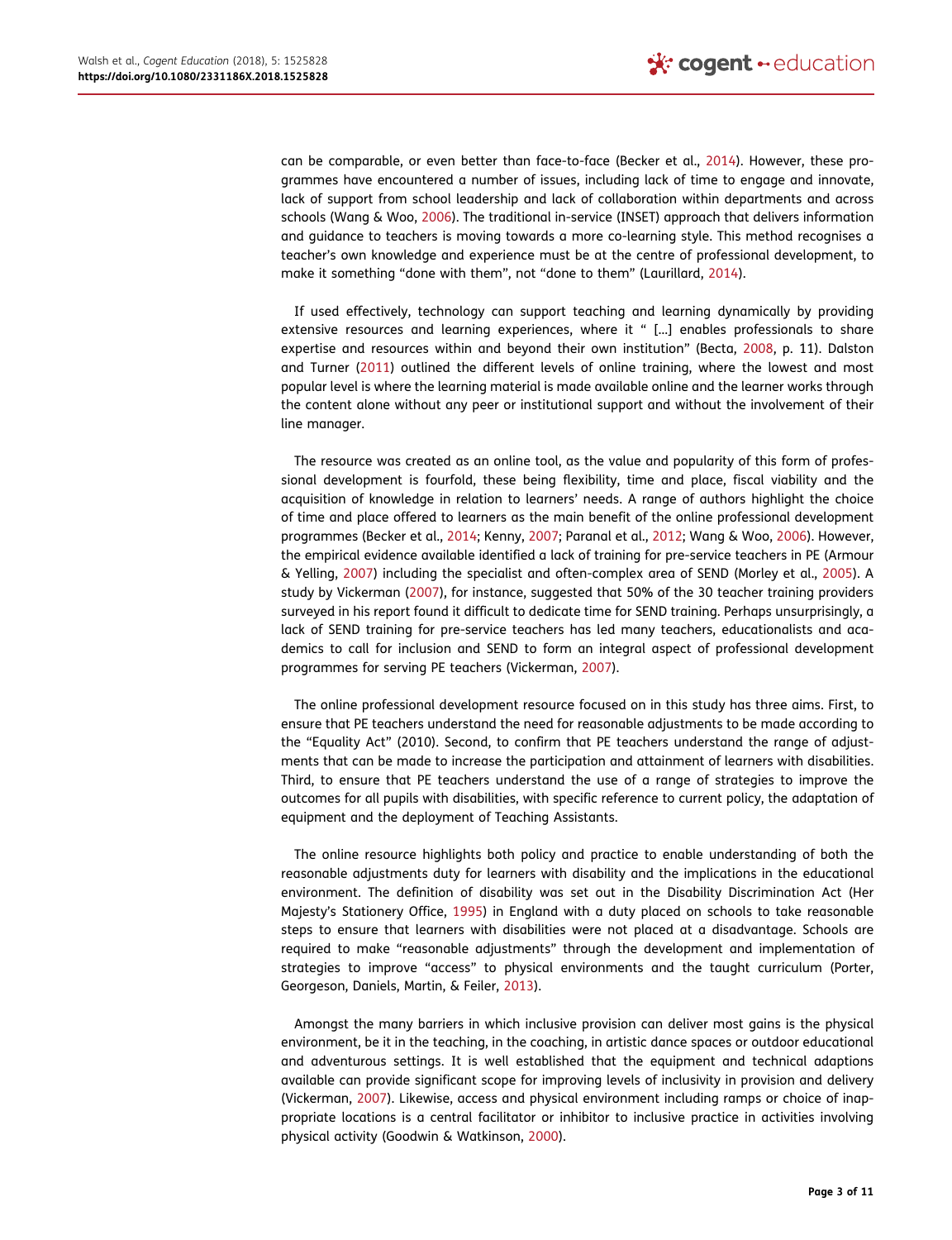### 2. Methodology

#### 2.1. Background

<span id="page-4-1"></span>Academic staff from a university in North-West England gained funding from the Equality and Human Rights Commission (EHRC) to develop an online professional development resource that composed of a suite of modules to help pre- and in-service teachers make reasonable adjustments for learners with disabilities. The EHRC's role is that of outcome-focused strategic regulator, promoter of standards and good practice and centre for intelligence and innovation (Equality and Human Rights Commission, [2015](#page-10-18)). The online resource focused on a range of curriculum subjects and various post holders including special educational needs coordinators and senior leaders within a school. Initially, the resource was made available to schools from the university's database through an email invite. Schools simply had to register following, which individual staff from across the whole school could then register.

#### 2.2. Online resource

A key aim of the resource is to ensure that schools are aware of learner's physical or mental health conditions, and the challenges they face in school. Good lesson planning, in which differentiated activities are available, will enable pupils with disabilities to access the activity (Vickerman & Hayes, 2012). There may be some individual lessons where modifications or adjustments will need to be made to ensure that all pupils are included. The online training adopted by the resource in this research paper followed this pattern. Utilising a mix of videos of expert teachers, case studies from schools, talking heads and multiple-choice activity tests, each unit encouraged the teacher to reflect on their current practice and their own knowledge and ability in making reasonable adjustments in PE. The materials not only tested their current knowledge but also included tasks and prompts, including suggested discussions with colleagues, around supporting learners with disabilities

#### 2.3. Approach

<span id="page-4-3"></span><span id="page-4-0"></span>An interpretivist, qualitative approach was used in this research because it was deemed the most appropriate for exploring the key research question (Tashakkori & Teddlie, [2010](#page-11-5)). The approach illuminated PE teachers' perceptions of the online resource and how it has, or has not, influenced and supported the way in which they make reasonable adjustments for learners with disabilities. An interpretivist approach affords an understanding of the social worlds of teachers through an exploration of meaning constructed by them (Bryman, [2012\)](#page-10-19). A notable limitation of qualitative approaches is that the knowledge generated from this small sample of PE teachers cannot and should not be generalised to wider populations of teachers. Nonetheless, the findings of this study can go some way towards contributing to the ever-growing body of knowledge on using an online resource as a form of CPD (Becker et al., [2014\)](#page-10-9).

#### 2.4. Participants and settings

The North-West university's school database was utilised to offer the online professional development resource to schools. All schools registered were then used as a basis for sample recruitment and a mostly inductive qualitative approach was undertaken. Purposeful sampling was used to include only those participants who were teachers, who had studied the online modules on reasonable adjustments and were currently teaching PE in a secondary school in this area; had experience of working with learners with disabilities; and were available and willing to participate in an interview. Participants were recruited from two secondary schools in the North-West of England ( $n = 6$ ). The ages ranged from 24 to 46 years with a mean of 32 and included 3 males and 3 females.

<span id="page-4-2"></span>While all research involves ethical issues, Punch [\(2005\)](#page-11-6) asserted that they are likely to be more acute in social research because it requires collecting from people, about people. Ethical issues are heightened in qualitative investigations because the level of intrusion into people's lives is often greater than in quantitative research (Punch, [2005\)](#page-11-6). Consideration was given to ethical issues in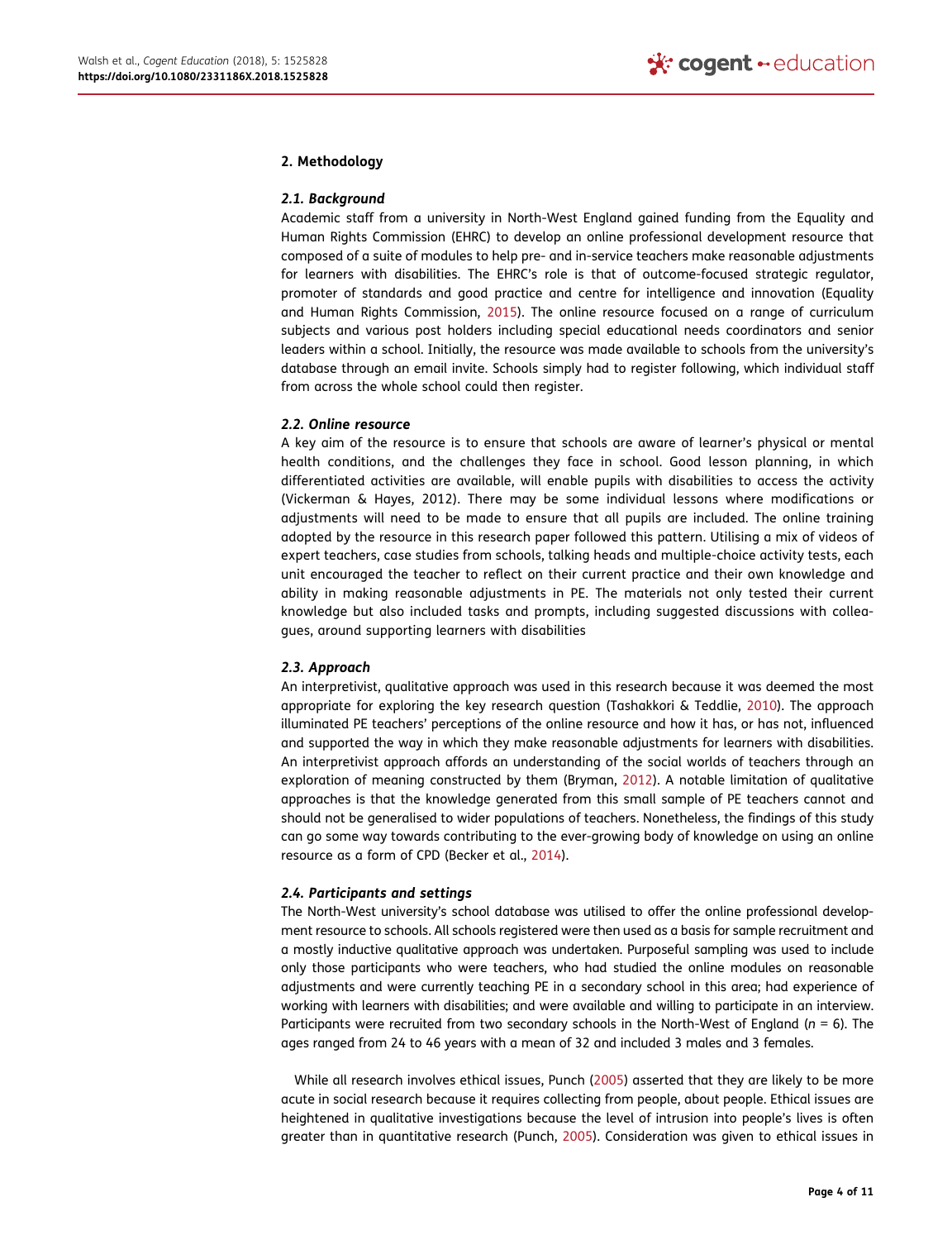adherence to the revised BERA Guidelines 2011 from the outset of this qualitative study, including ethical approval from the institution.

An information letter was distributed to the participants prior to their involvement, which explained the study and requested their involvement in the research. Furthermore, participants signed consent forms as evidence that their involvement was voluntary and that they were aware that they could withdraw from the study at any moment with all data generated being destroyed. To preserve the participant's confidentiality, each participant was identified by a pseudonym (Webster et al., [2010\)](#page-11-7). Interviews were held in an office at the school where the PE teacher worked. This setting was used as the familiarity of the environment may have encouraged more open and honest answers, thus resulting in the capture of richer data (Bryman, [2012\)](#page-10-19).

#### <span id="page-5-5"></span>2.5. Method and procedure

Individual, semi-structured interviews were chosen as the method to collect the data as they were recognised as a valuable instrument in interpreting, constructing and negotiating the meaning of the PE teacher's perceptions of using the online resource. The interviews generally lasted between 30 and 40 min and were all conducted by the same researcher for consistency (Merriam, [2009\)](#page-10-20).

<span id="page-5-3"></span><span id="page-5-2"></span>In order for the discussion to have a degree of structure and be relevant to the objectives of the research, an interview guide was used (Marshall & Rossman, [2011](#page-10-21)) based on six questions:

- (1) What previous experience do you have of working with disabled young people?
- (2) What is your understanding of reasonable adjustments?
- (3) How did the online modules influence your understanding of reasonable adjustments?
- (4) What impact have the online modules had on your current teaching practice?
- (5) Have the online modules influenced the progress of the disabled pupils you teach?
- (6) What more needs doing to ensure that reasonable adjustments are made for disabled pupils?

<span id="page-5-0"></span>These questions helped to ensure that an appropriate degree of consistency across the interviews was achieved, while giving enough flexibility to allow for exploration of issues that were salient to each individual (Arthur et al., [2013](#page-10-22)). An audio recording device was used, with the permission of participants, to record the interview. This approach attempted to prevent key information being missed and allowed the facilitator the freedom to engage with the interview. Interviews were transcribed by an external agency and care was taken to comply with the university's ethics committee information on confidentiality arrangements. Transcripts were also saved to a password-protected file on a personal computer for data analysis.

#### 2.6. Data analysis

<span id="page-5-4"></span><span id="page-5-1"></span>Thematic analysis is an approach which advocates a thorough examination and interpretation of the ways in which "events, realities, meanings and experiences" operate in society (Braun & Clarke, [2006](#page-10-23), p. 9). Transcripts were re-read a number of times by two researchers in order to obtain an understanding and overview of the complete data set (Vaismoradi, Turunen, & Bonda, [2013\)](#page-11-8). The two researchers were then tasked with generating categories independently without seeing each other's list. Coding involved highlighting sections of the transcripts aligned to the research objectives. The lists of categories were then discussed and agreed between the two researchers and hierarchical ordering of data was achieved using themes. Thematic analysis provides researchers with a flexible yet structured framework that can inclusively interpret data across a number of participants. The aim of this stage is to attempt to enhance the trustworthiness of the categorising method and to guard against researcher bias. The three emerging themes were self-reflection, effective communication and whole school approach.

These are stated below and have been used to structure the findings and discussion: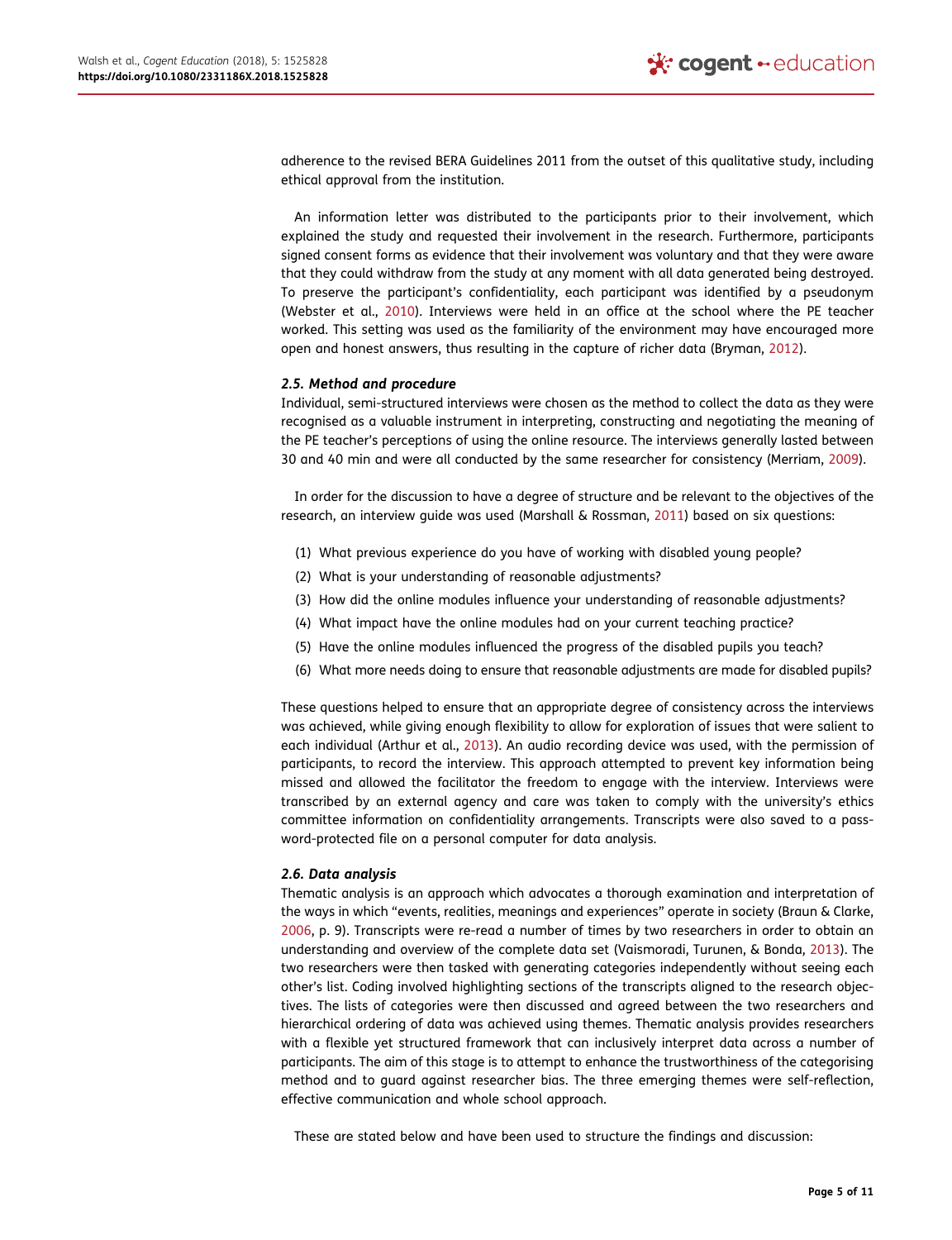

These are stated below and have been used to structure the findings and discussion:

### 3. Findings and discussion

#### 3.1. Self-reflection

All six participants acknowledged that online learning allowed them to complete the professional development resource around the other aspects of their responsibilities during a school day. A flexible approach agrees with Wang and Woo ([2006](#page-11-3)) in relation to the value of a self-directed learning environment as opposed to face-to-face learning. On a personal level, they suggested that there had been an increased level of self-reflection after the completion of the online resource, which enabled them to consider their current practice in the implementation of reasonable adjustments, as well as giving insight into what practical solutions could be applied within future lessons. Martine reflected on this issue claiming that

…It makes you stop and think am I doing everything I can [for pupils with disability].

In addition, Jenny reported that by using some of the ideas from the online module, she saw one pupil progress in one of her sessions:

…because I've implemented the suggestions they've been able to make progress.

The online resource detailed the need for PE teachers to ensure that they fully understood the range of adjustments and strategies that can be used to increase the participation and attainment of learners with disabilities, including the adaptation of equipment and deployment of teaching assistants (Vickerman, [2007\)](#page-11-4). When asked about their current understanding of reasonable adjustments, all participants cited planning as an important aspect of making reasonable adjustments, and this included formulating individual plans for learners with disabilities. After completing the module and reflecting on their current practice, respondents acknowledged that they needed to plan in more detail to make lessons more inclusive. Martine stated:

I will now ensure that I plan in depth for all pupils, but particularly those with disabilities.

<span id="page-6-0"></span>As part of the module, the online resource outlined the need for differentiation. Teachers of all subjects need to be creative and flexible in order to develop and deliver differentiated lessons that optimise the capabilities of all pupils, even more so for learners with disabilities (Lovey, [2002](#page-10-24)). After completing the tasks, all the participants agreed that this was a priority in understanding how to include reasonable adjustments within their lessons. Differentiating a learning activity or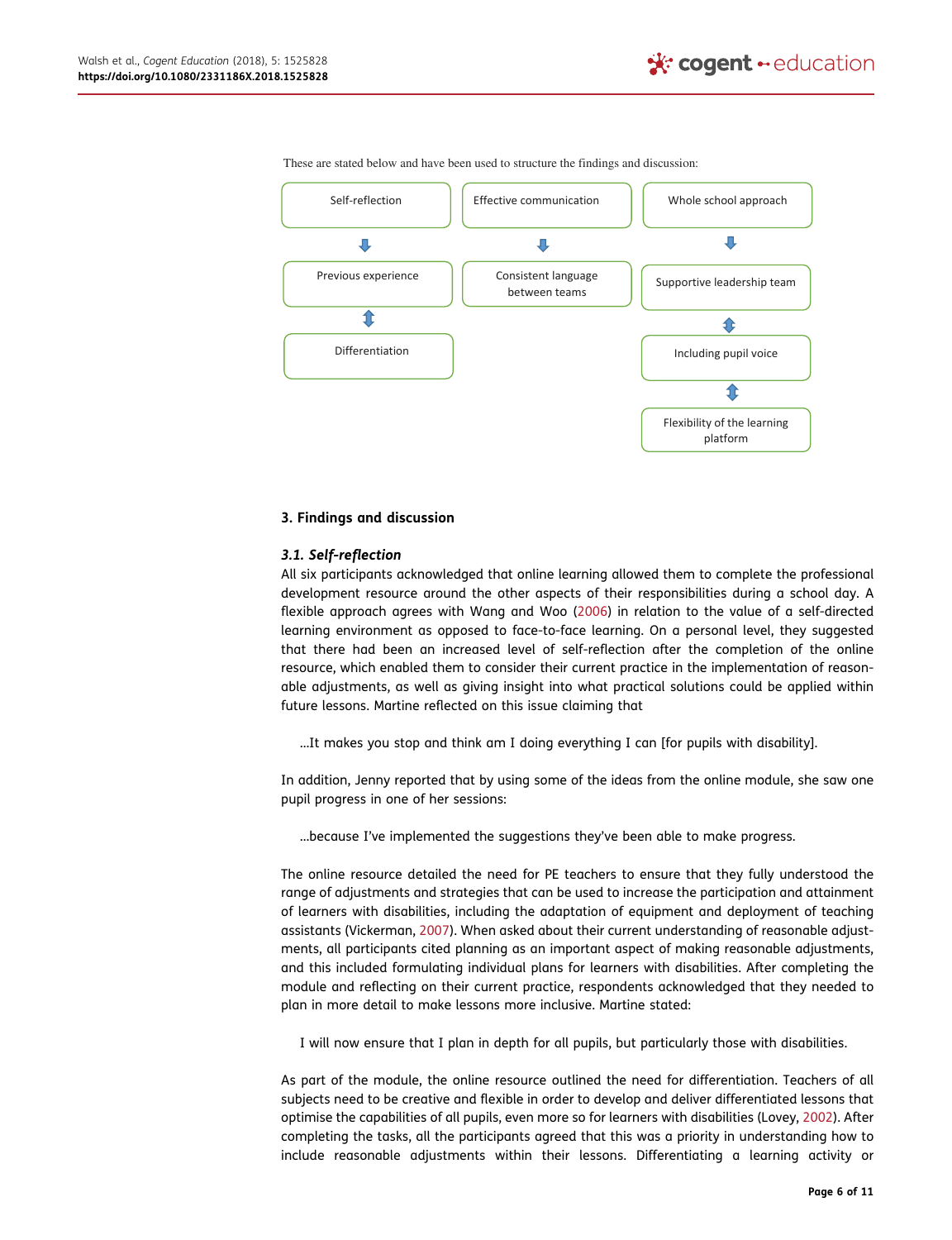experience involves making reasonable adjustments because changes made ensure that pupils with SEND are not disadvantaged (EHRC, [2015\)](#page-10-18). For example, the ability to alter the lesson plan for the adaptation of equipment, resources and tasks when necessary, as well as adapting the criteria for assessment accordingly in order to enhance learning was outlined as important. In general, participants within this study outlined that making reasonable adjustments involved encouraging integration and subsequent participation of learners with disabilities in order to achieve the overriding goal of success and enjoyment within PE lessons.

In addition to this, participants had a variety of positive feedback regarding the online modules, some of which included not only the significant improvement upon their current knowledge of reasonable adjustments but it also gave them insights into planning and delivery of PE for all pupils. The module also allowed the teachers to reflect on making reasonable adjustments for all learners across the school not just in PE as Simon alludes to:

I'm now aware of the fact that making reasonable adjustments is now more of a whole school issue, rather than an individual staff issue.

## 3.2. Effective communication

The participants were encouraged as part of the online training resource to communicate with the rest of their department and hold further discussion around the inclusion of learners with disabilities. However, participants were very much on a personal level indicating that there is further work to be done on developing a whole department and whole school approach. Martine commented that

I did speak to other staff members about the resource, I think one or two had a look at it, but others said they did not have time so unless it was a directive from senior management they would not do it.

Debbie summarised this in her concluding statement regarding communicating about professional development for making reasonable adjustments for disabled pupils:

If you'd have sent me an email saying there's something online for reasonable adjustments […] would I do it? Probably not because I'd probably have pushed it to the back of my mind.

Despite this lack of departmental communication, teachers reported positively regarding the online modules, improving their current knowledge of reasonable adjustments; it also gave them insights into planning and delivery of PE for all pupils.

In order for teachers to plan and implement the appropriate reasonable adjustments, they must have the ability to communicate effectively and sensitively with the pupils, parents and support staff to implement the appropriate reasonable adjustments (EHRC, [2015](#page-10-18)). Having completed the online module, one of the participants commented that

…making reasonable adjustments should also involve the avoidance of labelling children with disability in order to encourage full integration and participation, this training has shown me the language I should be using which will be help in the future.

<span id="page-7-0"></span>Colver et al. ([2010](#page-10-4)) alluded to the need for a consistent message from teachers to promote participation, as part of a whole school senior leadership approach and more time for teachers to undertake professional development then a school could develop an inclusive and varied curriculum, not only in PE but also across the school. Such an approach to reasonable adjustments for learners with disabilities is supported in England through statutory and non-statutory guidance such as the National Curriculum Inclusion statement (DfE, [2004](#page-10-25)) and the Reasonable Adjustments policy (EHRC, [2015\)](#page-10-18).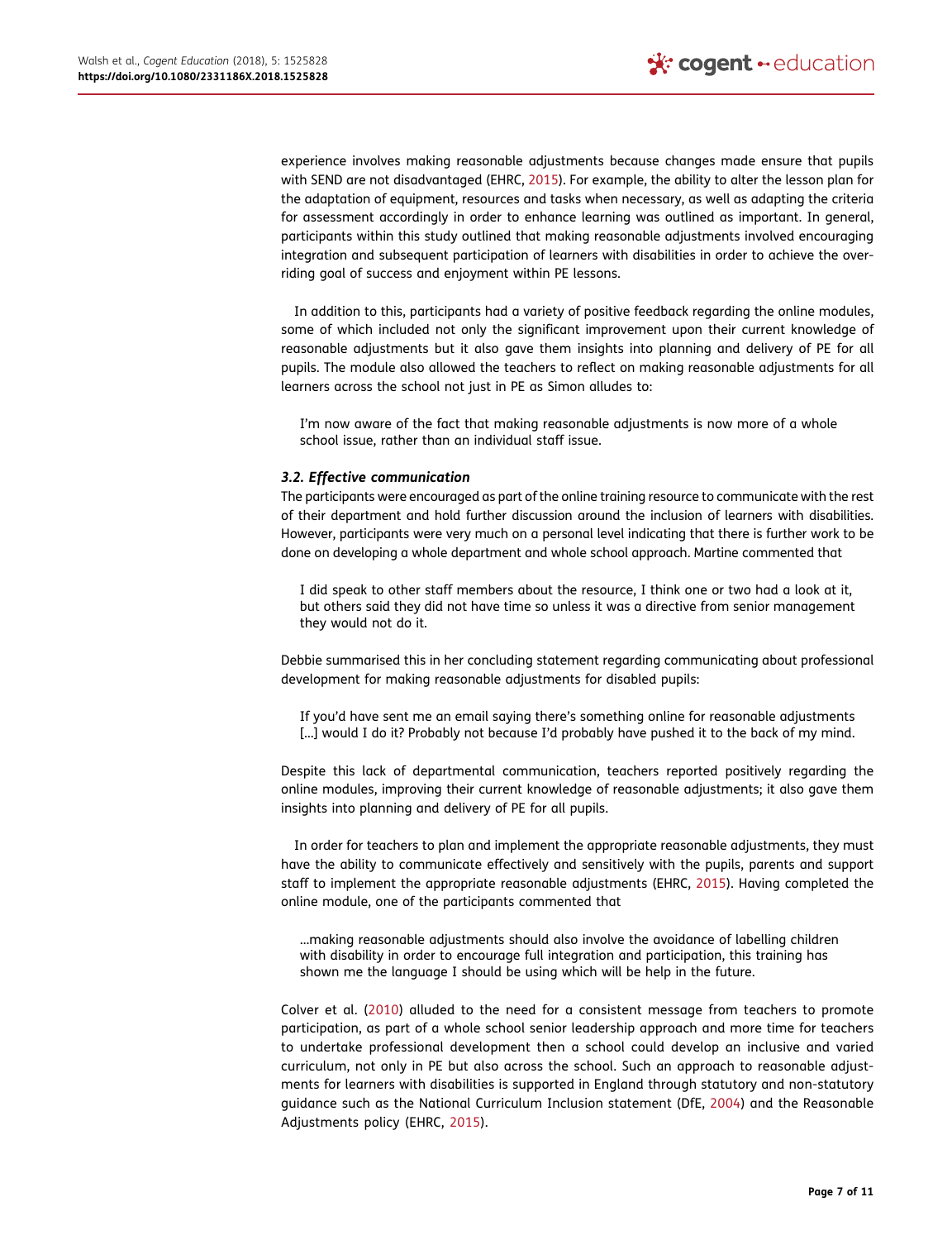#### 3.3. Whole school approach

It is important to note that the teachers outlined the potential disengagement of staff with online modules, especially if the training is not compulsory. Some respondents argued that staff might feel less encouraged to consider reasonable adjustment training if they are currently not teaching any pupil with disability at that time. The majority of participants stated that the online tool had been of personal benefit in developing their knowledge and practice of delivering inclusive lessons. They also agreed it had potential to support a whole school approach including teaching assistants, support staff and external coaches because of its modular approach. However, there was a need for the senior leadership team to drive this initiative. This agrees with a report by Pont et al. ([2000](#page-10-26)), who raised the lack of support from school leadership as an issue in improving professional development. All participants placed an overwhelming emphasis on the need for support for teaching learners with disabilities, whether that be from senior leadership, support staff, their school's professional development structures and parents. Equally, participants suggested that a consistent message from teachers is required, thus supporting Colver et al. [\(2010](#page-10-4)).

<span id="page-8-1"></span>If there were a whole school senior leadership approach and more time for teachers to undertake professional development, then a school could develop an inclusive and varied curriculum, not only in PE but also across the school. Both Martine and Simon highlighted limited availability to training and the need for reasonable adjustments to be part of a "whole school policy" driven by the Senior Management Team to encourage, promote and ensure implementation of practice. Vickerman and Coates ([2008\)](#page-11-1) have suggested that there is generally a lack of professional development in this area.

Martine stressed

The Head has to opt in to such online modules and also to address training for teaching pupils with disabilities.

<span id="page-8-0"></span>Consistent with guidance from the EHRC ([2016](#page-10-27)), a whole school approach also needs to include advice from learners with disability themselves in order to understand and appreciate what they find useful and helpful and what could be improved in order to make their experience a success. Jenny summarised this viewpoint:

We need advice from the children themselves, what do they find useful? What do they find helpful?

This reflected the views of Ian:

Students can let teachers know how they helped them to progress, and how they supported them on a one-to-one basis.

<span id="page-8-2"></span>Three participants suggested the need for specialist training and support for more practical or vocational subjects due to the perceived increased difficulty in implementing reasonable adjustments in these lessons. Vickerman ([2004](#page-11-9)) reported that teachers have a lack of knowledge for the delivery of inclusive lesson. Therefore, it is quite disturbing to think, some 6 years on teachers still make similar claims and does strongly suggest that a change in the philosophy towards learner with disability is still required.

The online resource focused on planning and preparation to include learners with disabilities and all participants cited the need for more planning and preparation. The participants outlined that they are not given enough time in advance to plan in order to make reasonable adjustments and feel "out of the loop" when it comes to being aware of additional needs. Therefore, the feedback suggests that teachers would appreciate an opportunity to meet with support staff and parents. Furthermore, some participants feel that although in-service training for teaching pupils with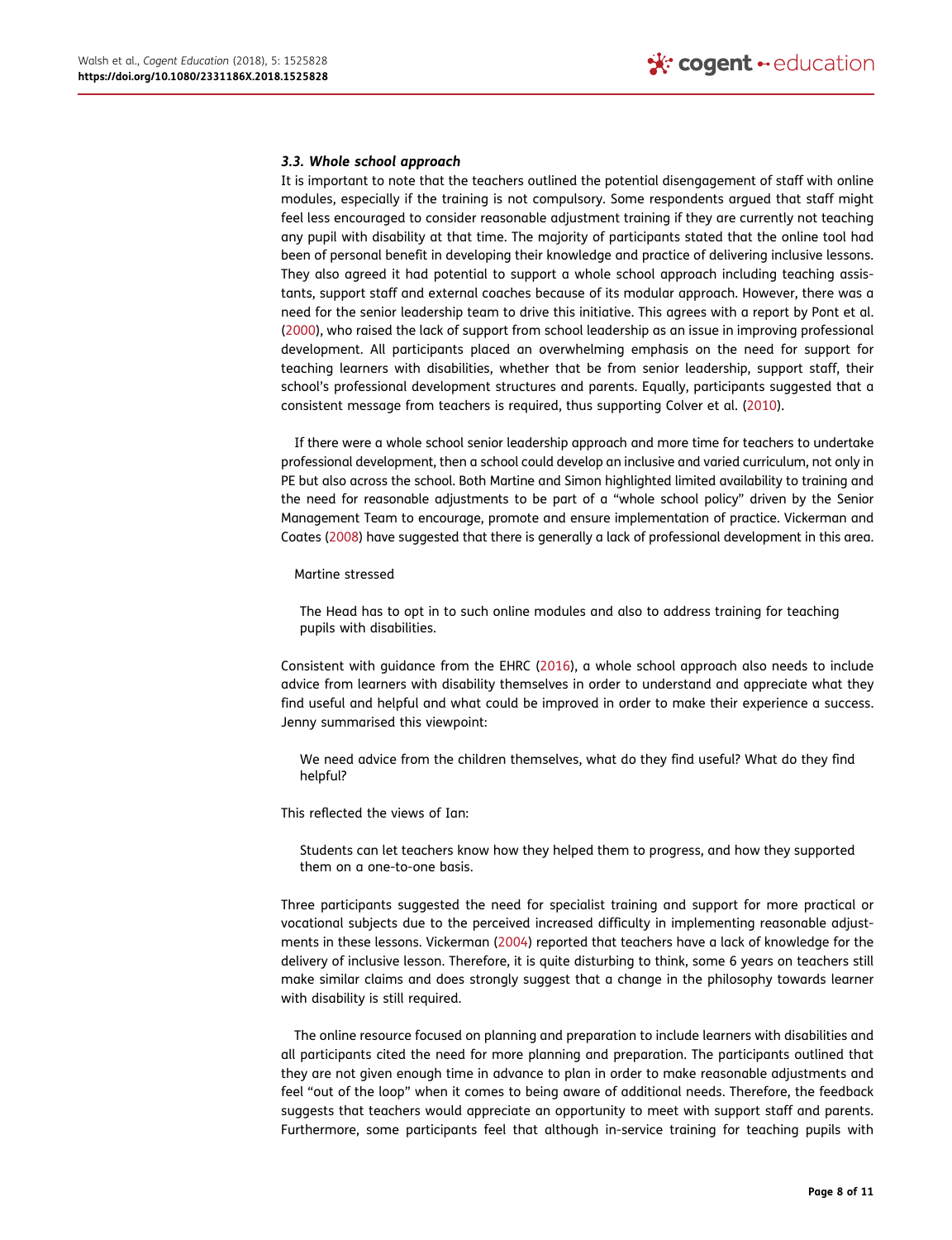disability may be in place, there is often a lack of practical solutions, help or advice. This was summarised by Simon concerning his view on in-service training:

For starters, training for teachers, requires attention. It is very difficult in PE if you are solo teaching and dealing with a whole range of abilities. Integration is hard without neglecting the other 32, 33, or 34 [pupils] there might be.

#### 4. Conclusion and recommendations

There was a belief that the online resource was of value, though, ultimately it requires support from the senior leadership team and time allocated to undergo the professional development. There needs to be a whole school policy that integrates this area as one of great importance with that of other major issues in the school.

The use of the online CPD tool has promoted self-reflection around subject knowledge, though at an individual level more so than group reflections, suggesting that further work is required to develop the online platform where teachers are encouraged to interact in groups beyond taking the module itself. Holmes [\(2013\)](#page-10-28) recommends that the use of developing online learning communities would facilitate such group interaction.

<span id="page-9-1"></span><span id="page-9-0"></span>Guskey [\(2002](#page-10-29)) pointed out if teachers are to be held accountable for education, then the approach to developing in-service training needs to be more appropriate to their requirements. This study concludes that online provision, by its flexible nature, is suitable for the teaching profession as it allows completion between other commitments and by having this continual access to training is a real benefit of online training to the teaching profession (Holmes, [2013\)](#page-10-28). In addition, the way the online material is presented is important and this study has shown that teachers appreciate receiving a mix of video, talking head, case studies and multiple-choice tests. This variety also ensures that it is aligned with different roles, including teacher, teaching assistant and senior leadership.

The study also concludes that whether CPD is online or a more traditional approach it must have the support and encouragement of the Head Teacher and the Senior Leadership Team in order to create an ethos within the school that suggests confidence in making reasonable adjustments for disabled pupils. Overall, if a school supports a professional development programme, there will be more consistency in staff approaches to making reasonable adjustments.

Currently, teachers view the need for professional development in the area of reasonable adjustments on a "need to know" basis, suggesting that they seek out the support in this area, as and when they have a disabled learner in their class. This supports the need for online tools, such as the one in this research, that are easily accessible for individuals. The teachers in this research felt that, because of taking part in the online module, they were provided with a greater range of knowledge and understanding for making reasonable adjustments in their PE lessons and were more reflective in working alongside pupils with disability.

However, whilst teachers in this study felt that they made reasonable adjustments for pupils with disability as part of their practice, this paper shows clear signs that there is a disconnect between the use of language used by teachers and the language by policy makers. Teachers used the term "pupils with Special Educational Needs" and "pupils with Disability" as one of the same, this is in fact not the case (EHRC, [2015\)](#page-10-18). Not all pupils with a disability have a special educational need but still require a "reasonable adjustment" being made to their learning situation. It is vital, therefore, that teachers are fully informed of their pupils' needs in order that the most appropriate reasonable adjustment can be made. The use of terminology and language for teachers therefore needs to be addressed, and to some extent, this is what the online module provided for teachers.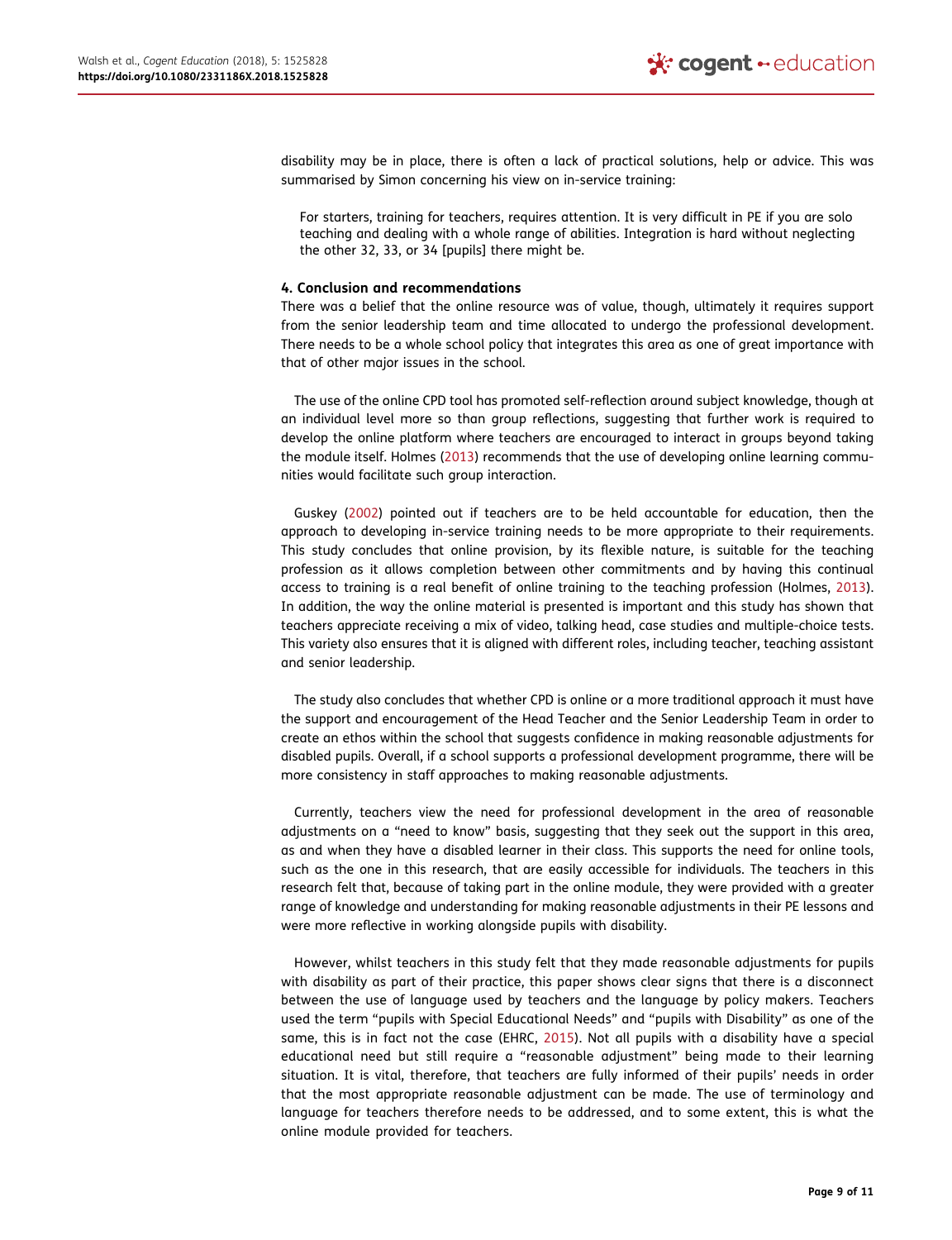#### Funding

The authors received no direct funding for this research.

#### Author details

- <span id="page-10-0"></span>Barbara Walsh<sup>1</sup> E-mail: b.walsh@ljmu.ac.uk ORCID ID: http://orcid.org/0000-0002-2958-6872 Track Dinning[2](#page-1-0) E-mail: t.m.dinning@ljmu.ac.uk ORCID ID: http://orcid.org/0000-0003-2311-8610 Julie Money<sup>2</sup> E-mail: j.money@ljmu.ac.uk Sophie Money<sup>2</sup> E-mail: s.e.money@2017ljmu.ac.uk Anthony Maher<sup>[2](#page-1-0)</sup> E-mail: a.maher@edgehill.ac.uk School of Sport Studies, Leisure and Nutrition, Liverpool
- <span id="page-10-1"></span>John Moores University, Liverpool, UK.
- <sup>2</sup> Department of Sport and Physical Activity, Edge Hill University, Ormskirk, UK.

#### Citation information

Cite this article as: Supporting reasonable adjustments for learners with disabilities in physical education: An investigation into teacher's perceptions of one online tool, Barbara Walsh, Track Dinning, Julie Money, Sophie Money & Anthony Maher, Cogent Education (2018), 5: 1525828.

#### References

- <span id="page-10-7"></span>Armour, K. M., & Yelling, M. [\(2007](#page-2-0)). Effective professional development for physical education teachers: The role of informal, collaborative learning. Journal of Teaching PE, 26(2), 177–200.
- <span id="page-10-22"></span>Arthur, S., Mitchell, M., Lewis, J., & McNaughton-Nicholls, C. [\(2013](#page-5-0)). Designing fieldwork. In J. Ritchie, J. Lewis, C. McNaughton-Nicholls, & R. Ormston (Eds.), Qualitative research practice (2nd ed., pp. 147–176). London: Sage.
- <span id="page-10-9"></span>Becker, K. D., Bohnenkamp, J., Domitrovich, C., Keperling, J. P., & Lalongo, N. S. ([2014\)](#page-2-1). Online training for teachers delivering evidence –Based preventive interventions. School Mental Health, 6, 225–236. doi:[10.1007/s12310-014-9124-x](https://doi.org/10.1007/s12310-014-9124-x)
- <span id="page-10-8"></span>Becta. [\(2008](#page-2-2)). Harnessing technology: Next generation learning 2008–2014. Coventry: Author.
- <span id="page-10-6"></span>Boyle, B., Lamprianou, I., & Boyle, T. ([2005](#page-2-3)). A longitudinal study of teacher change: What makes professional development effective? Report of the second year of the study. School Effectiveness and School Improvement, 16(1), 1–27. doi:[10.1080/](https://doi.org/10.1080/09243450500114819) [09243450500114819](https://doi.org/10.1080/09243450500114819)
- <span id="page-10-23"></span>Braun, V., & Clarke, V. ([2006\)](#page-5-1). Using thematic analysis in psychology. Qualitative Research in Psychology, 3(2), 77–101. doi:[10.1191/1478088706qp063oa](https://doi.org/10.1191/1478088706qp063oa)
- <span id="page-10-19"></span>Bryman, A. [\(2012](#page-4-0)). Social research methods (4th ed.). Oxford: Oxford University Press.
- <span id="page-10-4"></span>Colver, A., Dickinson, H., Parkinson, K., Arnaud, C., Beckung, E., Fauconnier, J., … Thyen, U. ([2010\)](#page-2-4). Access of children with cerebral palsy to the physical, social and attitudinal environment they need: A cross-sectional European study. Disability Rehabilitation, 33, 28–35. doi:[10.3109/](https://doi.org/10.3109/09638288.2010.485669) [09638288.2010.485669](https://doi.org/10.3109/09638288.2010.485669)
- <span id="page-10-13"></span>Dalston, T. R., & Turner, P. M. ([2011\)](#page-3-0). An evaluation of four levels of online training in public libraries. Public Library Quarterly, 30, 12–33. doi:[10.1080/](https://doi.org/10.1080/01616846.2011.551041) [01616846.2011.551041](https://doi.org/10.1080/01616846.2011.551041)
- <span id="page-10-10"></span>Dedman, D. E., & Bierlein Palmer, L. ([2011\)](#page-2-5). Field instructors and online training: An exploratory survey.

Journal of Social Work Education, 47(1), 151–161. doi:[10.5175/JSWE.2011.200900057](https://doi.org/10.5175/JSWE.2011.200900057)

- <span id="page-10-25"></span>Department for Education and Skills. [\(2004](#page-7-0)). Removing barriers to achievement: The government's strategy for SEN. London: HMSO.
- <span id="page-10-18"></span>Equality and Human Rights Commission (EHRC). [\(2015](#page-4-1)). Reasonable adjustments. Retrieved September 25, 2017 from Higher education provider's guidence, [http://www.equalityhumanrights.com/private-and](http://www.equalityhumanrights.com/private-and-public-sector-guidance/education-providers/higher-education-providers-guidance/key-concepts/what-discrimination/reasonable-adjustments)[public-sector-guidance/education-providers/higher](http://www.equalityhumanrights.com/private-and-public-sector-guidance/education-providers/higher-education-providers-guidance/key-concepts/what-discrimination/reasonable-adjustments)[education-providers-guidance/key-concepts/what](http://www.equalityhumanrights.com/private-and-public-sector-guidance/education-providers/higher-education-providers-guidance/key-concepts/what-discrimination/reasonable-adjustments)[discrimination/reasonable-adjustments](http://www.equalityhumanrights.com/private-and-public-sector-guidance/education-providers/higher-education-providers-guidance/key-concepts/what-discrimination/reasonable-adjustments)
- <span id="page-10-27"></span>Equality and Human Rights Commission (EHRC) [\(2016](#page-8-0)). Commission launches online training kit to help schools unlock opportunity for disabled children. Retrieved August 10, 2017 from [http://www.equality](http://www.equalityhumanrights.com/commission-launches-online-training-kit-help-schools-unlock-opportunity-disabled-children) [humanrights.com/commission-launches-online](http://www.equalityhumanrights.com/commission-launches-online-training-kit-help-schools-unlock-opportunity-disabled-children)[training-kit-help-schools-unlock-opportunity](http://www.equalityhumanrights.com/commission-launches-online-training-kit-help-schools-unlock-opportunity-disabled-children)[disabled-children](http://www.equalityhumanrights.com/commission-launches-online-training-kit-help-schools-unlock-opportunity-disabled-children)
- <span id="page-10-2"></span>Fitzgerald, H., & Kay, T. [\(2005](#page-2-6)). Research report: Gifted and talented disability project. Loughborough: Loughborough University.
- <span id="page-10-17"></span>Goodwin, D. L., & Watkinson, E. J. [\(2000\)](#page-3-1). Inclusive physical education from the perspective of students with physical disabilities. Adapted Physical Activity Quarterly, 17(2), 144–160. doi:[10.1123/apaq.17.2.144](https://doi.org/10.1123/apaq.17.2.144)
- <span id="page-10-29"></span>Guskey, T. R. ([2002\)](#page-9-0). Professional development and teacher change. Teachers and Teaching, 8(3), 381–391. doi:[10.1080/135406002100000512](https://doi.org/10.1080/135406002100000512)
- <span id="page-10-5"></span>Hammal, D., Jarvis, S. N., & Colver, A. F. ([2004\)](#page-2-7). Participation of children with cerebral palsy is influenced by where they live. Dev Med Child Neurol, 46, 292–298. doi:[10.1111/j.1469-8749.2004.tb00488.x](https://doi.org/10.1111/j.1469-8749.2004.tb00488.x)
- <span id="page-10-15"></span>Her Majesty's Stationery Office. ([1995\)](#page-3-2). Disability and discrimination act (1995). London: HMSO.
- <span id="page-10-28"></span>Holmes, B. [\(2013](#page-9-1)). Schoolteachers continued professional development in an online learning community: Lessons from a case study of an eTwinning learning event. European Journal of Education, 48(1), 97–112. doi:[10.1111/ejed.12015](https://doi.org/10.1111/ejed.12015)
- <span id="page-10-14"></span>Kenny, M. ([2007\)](#page-3-3). Web-based training in child maltreatment for future mandated reporters. Child Abuse & Neglect, 31, 671–678. doi:[10.1016/j.](https://doi.org/10.1016/j.chiabu.2006.12.008) [chiabu.2006.12.008](https://doi.org/10.1016/j.chiabu.2006.12.008)
- <span id="page-10-12"></span>Laurillard, D. [\(2014](#page-3-4), January 16). Hits and Myths: MOOCS may be a wonderful idea, but they're not viable. Times Higher Education, p 28.
- <span id="page-10-24"></span>Lovey, J. [\(2002](#page-6-0)). Supporting special educational needs in the secondary school classroom (2nd ed). London: David Fulton.
- <span id="page-10-21"></span>Marshall, C., & Rossman, G. B. ([2011\)](#page-5-2). Designing qualitative research (6th ed.). London: Sage.
- <span id="page-10-20"></span>Merriam, S. [\(2009](#page-5-3)). Qualitative research: A guide to design and implementation. San Francisco, CA: Jossey-Bass.
- <span id="page-10-3"></span>Morley, D., Bailey, R., Tan, J., & Cooke, B. ([2005\)](#page-2-6). Inclusive physical education: Teachers' views of teaching children with special educational needs and disabilities in physical education. European Physical Education Review, 11(1), 84–107. doi:[10.1177/](https://doi.org/10.1177/1356336X05049826) [1356336X05049826](https://doi.org/10.1177/1356336X05049826)

<span id="page-10-11"></span>Paranal, R., Washington Thomas, K., & Derrick, C. [\(2012](#page-2-5)). Utilizing online training for child sexual abuse prevention: Benefits and limitations. Journal of Child Sexual Abuse, 21, 507–520. doi:[10.1080/](https://doi.org/10.1080/10538712.2012.661696) [10538712.2012.661696](https://doi.org/10.1080/10538712.2012.661696)

- <span id="page-10-26"></span>Pont, B., Nuschel, D., & Moorman, H. [\(2000](#page-8-1)). Improving School Leadership: Volume 1: Policy and Practice. Retrieved March 12 2018 from [www.oecd.org/pub](http://www.oecd.org/publishing/corrigenda) [lishing/corrigenda](http://www.oecd.org/publishing/corrigenda)
- <span id="page-10-16"></span>Porter, J., Georgeson, J., Daniels, H., Martin, S., & Feiler, A. ([2013\)](#page-3-5). Reasonable adjustments for disabled pupils: